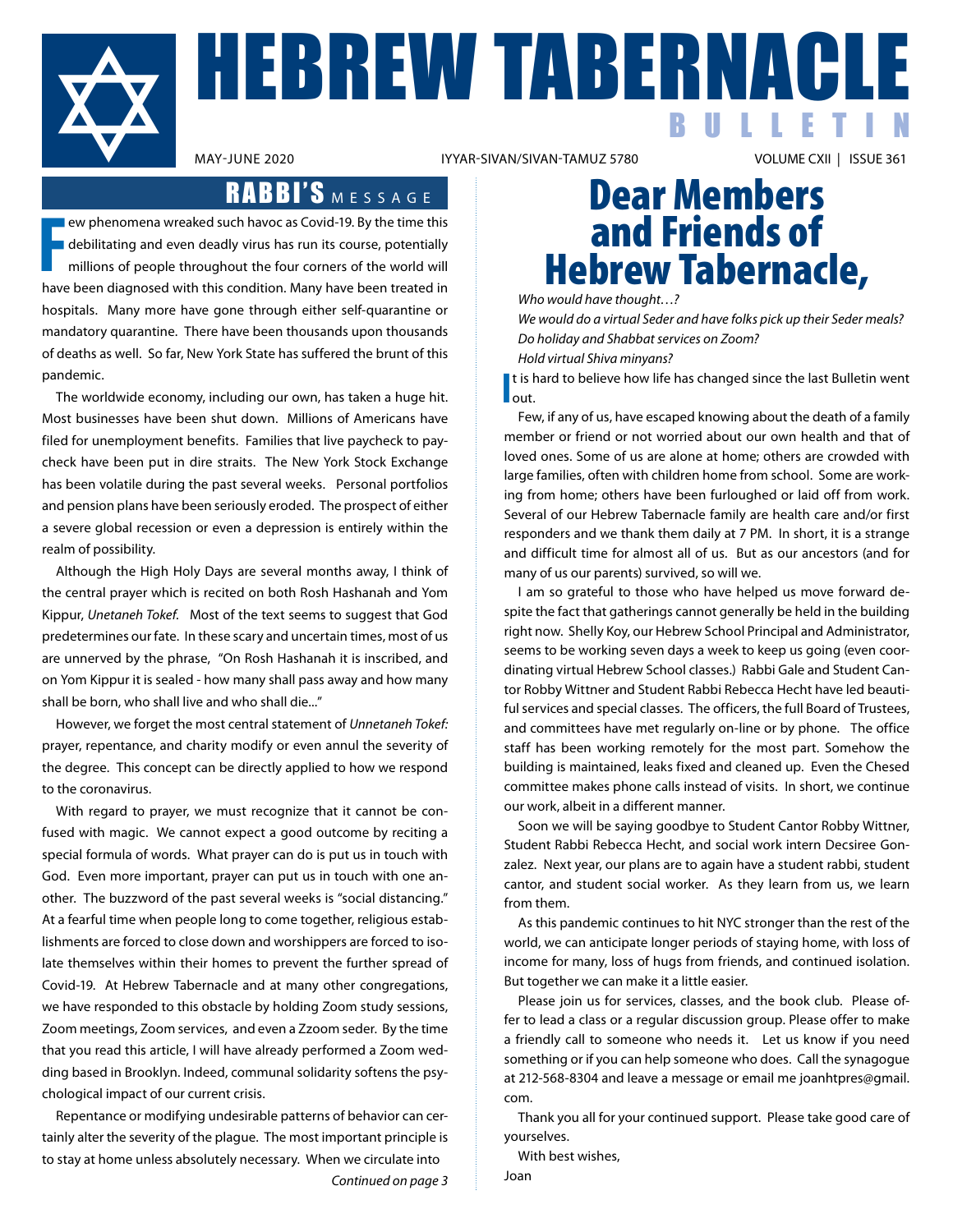

## HEBREW TABERNACLE **CONGREGATION**

*A Liberal Congregation & Progressive Community Center*

| rebjeff2028@gmail.com                                                         |
|-------------------------------------------------------------------------------|
|                                                                               |
|                                                                               |
|                                                                               |
| Joanhtpres@gmail.com                                                          |
| dennykelk@gmail.com                                                           |
|                                                                               |
| mkleinnyc@rcn .com                                                            |
|                                                                               |
| jentalansky@gmail.com                                                         |
|                                                                               |
| sarasilver7@gmail.com                                                         |
|                                                                               |
| desma.holcomb@gmail.com                                                       |
| susan_gellert@yahoo.com                                                       |
| Diana Douglas Sisterhood President                                            |
| dianaddouglas@hotmail.com                                                     |
| Hilary Zatz  Chair, Chesed Committee                                          |
| htoffice@nyc.rr.com<br>Hebrew School Committee  Sara Silver & Loren Christian |
| Sarasilver7@gmail.com and lchristian@muzosa.com                               |
| Gold Wing Curators Harriet Bailer, Diana Douglas & Regina Gradess             |
| EHBailer@aol.com;dianaddouglas@hotmail.com                                    |
| ReginaG99@gmail.com                                                           |
|                                                                               |
| Sheldon Koy  Administrative Director/Educator<br>skhspr@gmail.com             |
|                                                                               |
| htoffice@nyc.rr.com                                                           |
| htoffice@nyc.rr.com                                                           |

Web address: *www.hebrewtabernacle.org* Published bi-monthly by the

Hebrew Tabernacle of Washington Heights 551 Fort Washington Avenue New York, NY 10033-1908



### **212-568-8304**

htoffice@nyc.rr.com a member of the Union for Reform Judaism

### *Join us for* SHABBAT and HOLIDAY SERVICES

*in our on-line Sanctuary.*

**Zoom meeting information will be provided each week by email.**

**Friday Evening Services begin at 7:15 PM,**  *and* **Saturday Morning Services begin at 10:00 AM.** 

**Services for Shavuot will take place as follows:**

**May 29th – Shavuot Day 1 Services 10:00 AM**

**May 29th – Kabbalat Shabbat/Second Evening of Shavuot services 7:15 PM. Student Rabbi Rebecca Hecht & Student Cantor Robby Wittner will be honored for their service to Hebrew Tabernacle.**

**May 30th – Shavuot Day 2 with Yizkor.**

### **A Prayer for This Pandemic** Offered by Desma Holcomb

I have found the Hashkiveinu prayer moving and comforting during Friday night services:

Grant, O God, that we lie down in peace, And raise us up, our Guardian, to life renewed…. Shield and shelter us beneath the shadow of Your wings. Defend us against enemies, illness, war, famine and sorrow…. Guard our going and coming, to life and to peace, evermore.



*"Months ago, these daffodils were planted on 185th Street by some of our Hebrew School children, with assistance from Diana Douglas. In the midst of the pandemic, hope springs eternal."*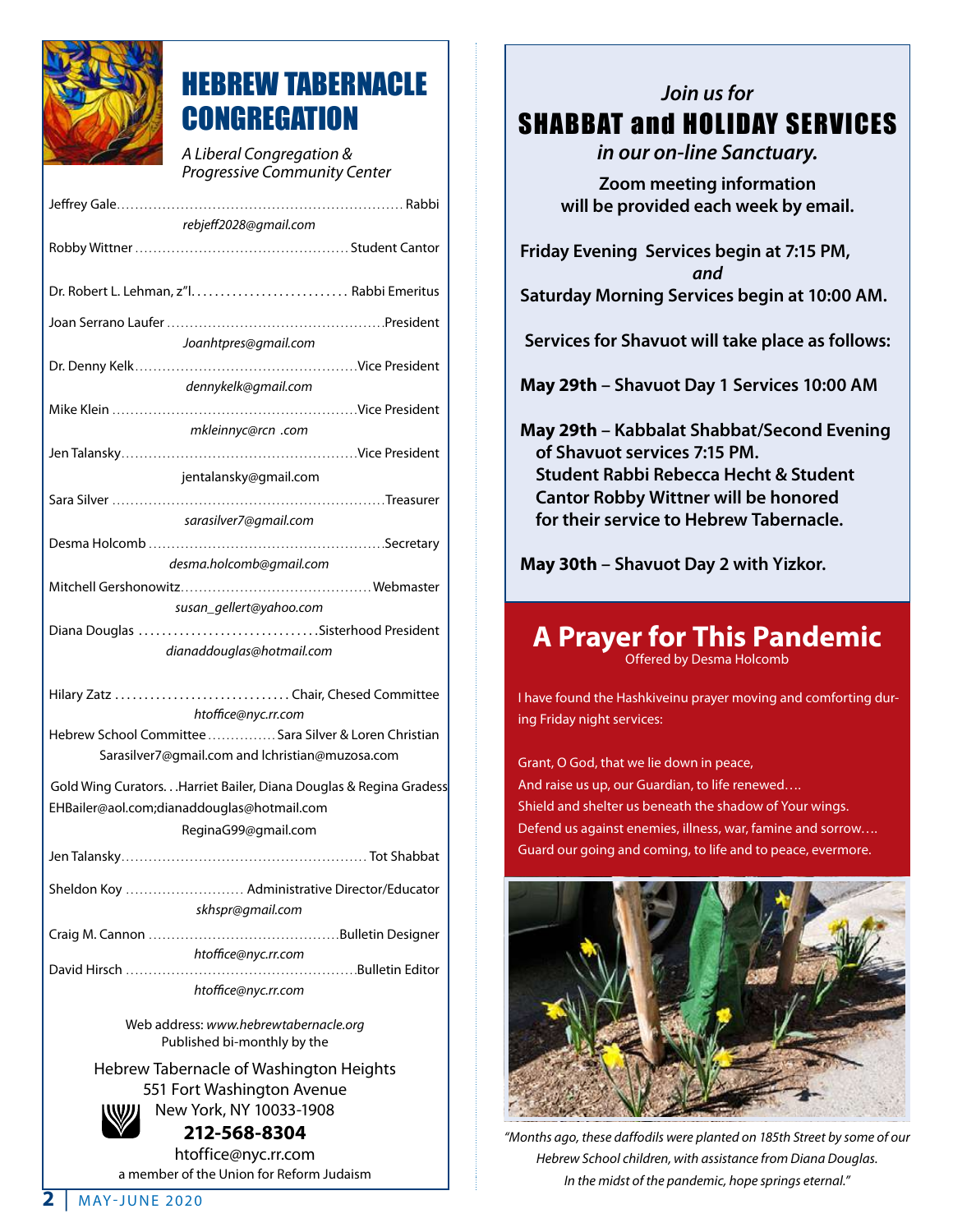### RABBI'S Message

#### *Continued from page 1*

society, we risk not only our own health, but also the health of our neighbors. Considerable evidence points to the fact that asymptomatic people can easily spread the virus to others and potentially endanger the lives of the more vulnerable elements of our society. If it is necessary to go out to purchase food or medicines, individuals should sneeze with a tissue or cough into their sleeves. Handshaking should be avoided. Face coverings are now being required in many places. Frequent washing of hands should be encouraged and public facilities should have adequate soap and towels. Buildings should be cleaned more rigorously.

 Repentance is also about modifying our attitudes. While we seek the emotional comfort which comes by worshipping with fellow congregants, we can no longer afford to be insular. The coronavirus is an equal opportunity virus. While New York State, particularly New York City, has been the epicenter of the virus for several weeks, it has impacted nearly two hundred countries throughout the world. What initially impacted a country halfway around the world eventually came to our own backyard. The solution to problems in a global age can only be global--better information, communication and coordination across the world. No one country can stop a pandemic by itself; international collaboration is crucial.

When confronting the coronavirus crisis, another attitude that must totally disappear is scapegoating. During the Middle Ages, Jews were once scapegoats for the bubonic plague. In 2020, Jews are also blamed for the coronavirus. We can add the Chinese, migrants, and minorities to this list. Just as Covid-19 is a sickness, so is hate. It is not a virus, not a microbe, not a germ, but a sickness nonetheless. Like Covid-19, hate is highly contagious and often deadly in its effects. International cooperation reduces the severity of the virus; hate and suspicion increase it.

*Tzedakah* and *gemillut chasadim*, charity and acts of lovingkindness, certainly modify the severity of the "Covid-19 decree." The building of a large hospital at the Javits Center, the donation of ventilators to New York from California, Oregon, and Washington State, the brutally honest, but loving briefings from Governor Cuomo, and the selfless devotion of so many health professionals and other first responders, certainly falls in this category.

On a smaller scale, I salute the restaurant establishments who provide a free delivery service to customers. It is a win-win situation. Those individuals who still have steady income have the opportunity to support and industry that is severely hurting and to make a difference in their local communities. Food deliveries enable customers, particularly the more vulnerable, to receive meals without leaving home.

 In modifying the impact of the coronavirus pandemic, I would add one more item to the prayer, repentance, and charity and *gemillut chasadim*–gratitude. A spirit of gratitude will help all of us get through this pandemic. Gratitude enables us to look upon those who provide a helping hand as being created *b'tzelem Elohim,* in God's image.

To that end, I would like to thank my two colleagues, Student Rabbi Rebecca Hecht and Student Cantor Robert Wittner, for not only assisting me throughout the year, but also for reaching for something extra in helping me to provide a religious response to what is going on around us. Just as I have mentored them, so they have been a source of strength and inspiration. Over a period of ten years, I have worked with a total of four student cantors, and this past year with a student rabbi as well. While I hope that they have learned from me, I have also learned from each and every one of them. In the years which lie ahead, I pray and hope that their careers will blossom.

The truth of the matter is that natural disasters and pandemics affect all individuals. Bad things happen to good people. The righteous do not get a pass for good behavior. In Albert Camus's novel, *The Plague,* Father Paneloux explains the epidemic that hits a small town in Algeria as the result of moral transgression. When an innocent child perishes, he revises his views and rationalizes it as a test of faith. The fallacy of his views is exposed as he soon succumbs to illness not related to the plagues.

*Continued on page 6*



## Tot Shabbat and Student Life at Home

**W**e've been continuing Tot Shabbat virtually (see below). Ezra and Amos have been fantastic collaborators/co-facilitators. – Laurie Slodounik Aaron and Addy loved the Tot Shabbat that they attended on Zoom! – Kate Sussman

 It is kind of different at Tot Shabbat, because we are zooming. Well, it is nice to see some of our friends on the computer. We started making challah at home for the first time, which has been nice. And you can try it too! I don't really know if I like school at home. It is very different and there are a lot of changes. For example, a couple of days they cancelled the zoom meetings. - Ezra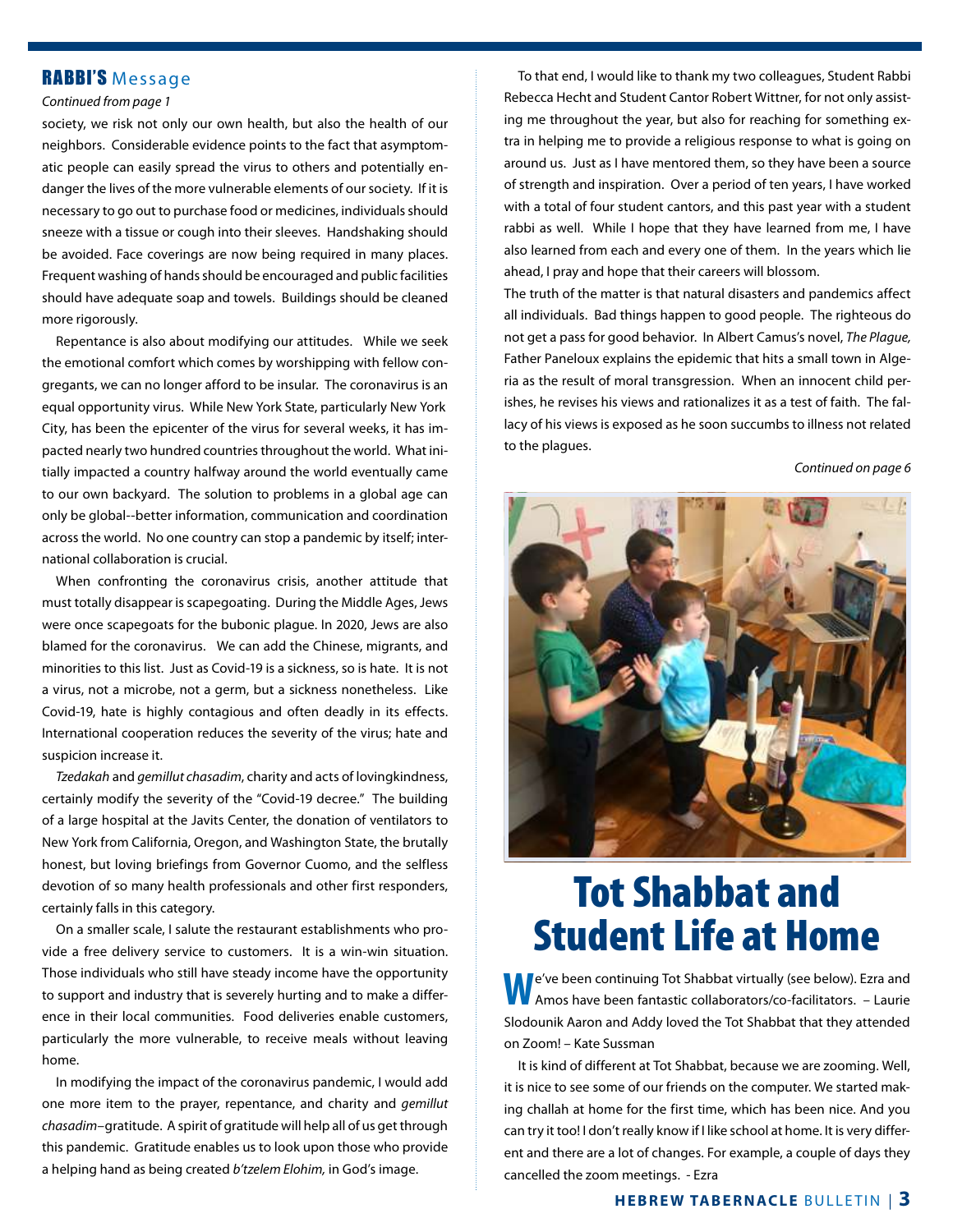## **THANK YOU**

### **WE GRATEFULLY ACKNOWLEDGE THESE RECENT CONTRIBUTIONS:**

**2/15/20 –4/14520**

### **AIR CONDITIONING RENOVATION FUND**

*received a donation from…*

### **CLERGY ASSIST FUND**

*received a donation from…*

### **GENERAL FUND**

*received a donation from…*

### **GENERAL FUND – MISC.**

*received a donation from…*

### **RABBI'S DISCRETIONARY FUND**

*received a donation from…*

Bernard Crystal Donation covering Air Conditioner

 Hebrew Tabernacle Sisterhood Assists to cover clergy payroll costs -- Feb 2020 Hebrew Tabernacle Sisterhood Assists to cover clergy payroll costs -- March 2020

A 1/1 AMY

 Desma Holcomb Permanently enter the name of Peter Janopaul into the Book of Life Jeff & Marjorie Bauml In memory of the Yahrzeit of Ada Speyer Jeff & Marjorie Bauml In memory of the Yahrzeit of Eugenia Seligsberg Bernard Crystal. In memory of the Yahrzeit of Harry Crystal Fred Fields In memory of the Yahrzeits of Martha & Ignatz Dingfelder Arthur & Joanne Frank In memory of the Yahrzeits of the entire Levite/Frank family Barry & Irene Gilbert **In the Value of Tabret** In memory of the Yahrzeit of Nathan Maier Barbara Gonzo In memory of the Yahrzeits of David Harris, Irene Danziger and Ruth Krautman Mark & Rita Hamburgh **In memory of the Yahrzeits of Salo Hamburger,Rivka Zemet**, & Bernard Weissman Allen Hirsch In memory of the Yahrzeit of Helen Hirsch David & Linda Horowitz In memory of the Yahrzeit of Gertrude Horowitz Howard Kayne In memory of the Yahrzeit of Renee Obermeier Ruth Koesterich In memory of the Yahrzeit of Walter Lesser Jean Koesterich In memory of the Yahrzeit of Ilse Lichtstern Carolyn Kohlman **In memory of the Yahrzeit of Emma Norman & Herman Kohlman**  Helga Kramarsky In memory of the Yahrzeit of Thilla Suessel Michael & Polina Kruk In memory of the Yahrzeit of Ariel Kruk Michael Melzer In memory of the Yahrzeit of Joseph Melzer Ellen Oppenheimer In memory of the Yahrzeit of Julius Katzenstein Yona & Stanley Schloss In memory of the Yahrzeit of Martha & Sol Light (to be dedicated for use in Coronavirus Relief) Louise & Sylvia Alice Schulman In memory of the Yahrzeits of Gunther Ehrlich and Ruth Wolf Ehrlich Lawrence Suran **In memory of the Yahrzeit of Ludwig Suran** In memory of the Yahrzeit of Ludwig Suran Vicki Tobar In memory of the Yahrzeit of Hans David Tobar Pauline & Lawrence Ungar **In Market 20 and Taylor 1.0 A** In memory of the Yahrzeit of Fred Hamburger Dr. Ruth Westheimer **In memory of the Yahrzeits of Fred Westheimer**, Else Westheimer, Max Hanauer Gerald Zobel In memory of the Yahrzeit of Max Zobel

 Maria Brown Donation towards Mishloach Manot Fundraiser Robinanne Turiel & Todd Rubinstein Donation towards Mishloach Manot Fundraiser Amanda Schneider & Tabitha Tavolaro Donation towards Mishloach Manot Fundraiser Stan & Joann Montobbio Benson In Honor of Regina Gradess' mom, Mrs. Rosenzveig's 101st Birthday Rose Ellen Neidish Donation to show appreciation of keeping the HT community together"

 Cheryl & Shmuel Gold Donation with many thanks for including us in your outstanding virtual seder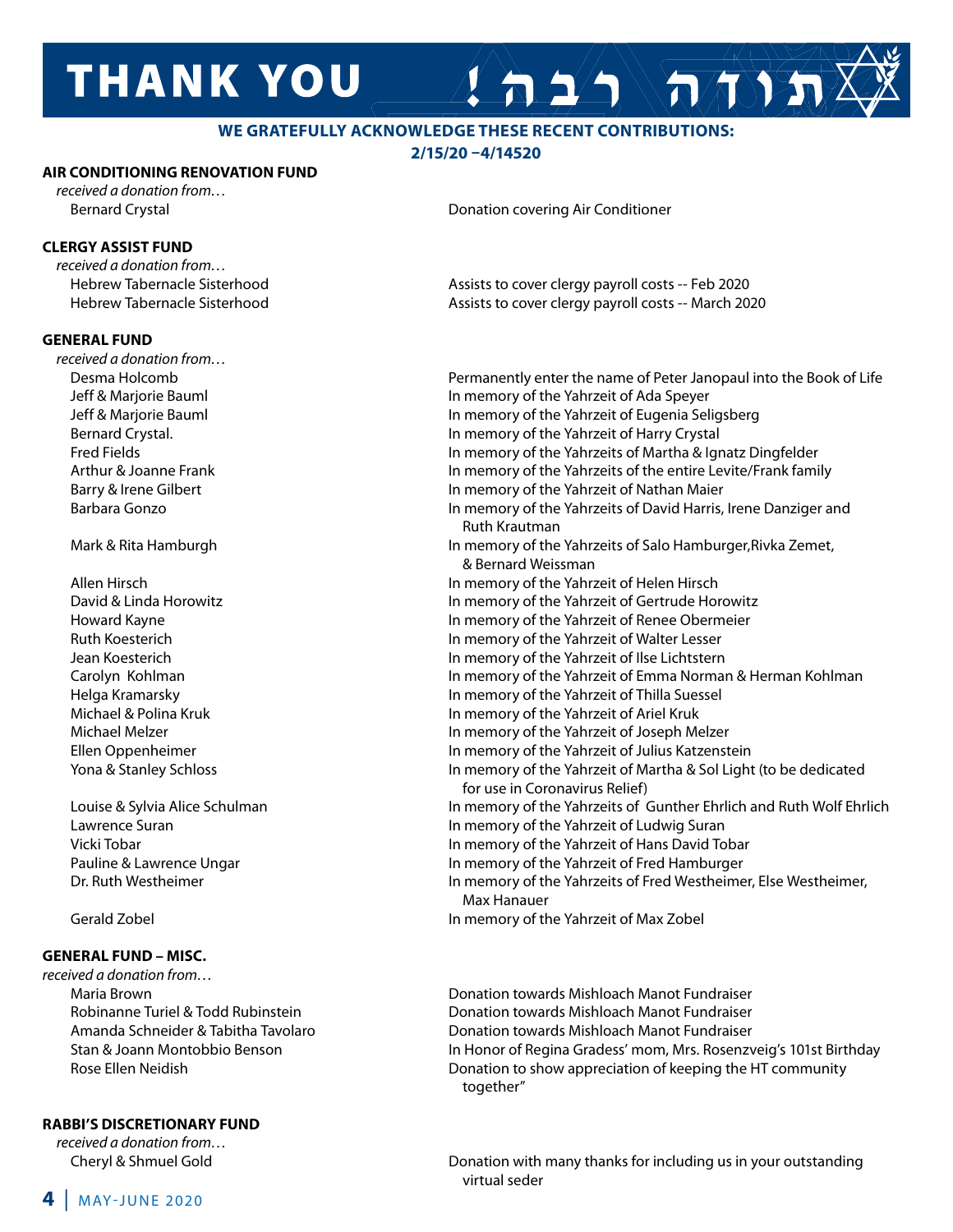## **THANK YOU**

### **SEDER FUND**

*received a donation from…*

 Edoardo Bellando Contribution to support the annual community seder Bella Y. Bankoff Contribution to cover the cost of 2 who wish to attend the seder Jane Schwenger Contribution to support the annual community seder Gary Thalheimer **Contribution** to support the annual community seder Maria Mejia Valerio Contribution to support the annual community seder Dr. Ruth Westheimer **Contribution to support the annual community seder** Contribution to support the annual community seder

 $1 + 2$   $\sqrt{\pi \sqrt{2 \sqrt{2}}}$ 



Allow us to identify some of the cast of characters from Rabbi Gale's most recent delightful work, "The Phantom of the Opera: A Musical Adaptation of the Purim Story."

Dr. Denny Kelk did an admirable job as the Narrator. King Amadeus/Instrumentalist was played by Dr. Ralph Selig. The Phantom: Rabbi Jeffrey Gale. Student Cantor Robby Wittner played Raoul. Christine: Student Rabbi Rebecca Hecht. Antonio Salieri/Special Effects: Shelly Koy. Guavrds: Jamie Authers and Josie Levin. Jester: Hilary Zatz (with applause reinforcement courtesy of the Zatz family).

Phantastic photography provided by Dr. Aliza Holtz.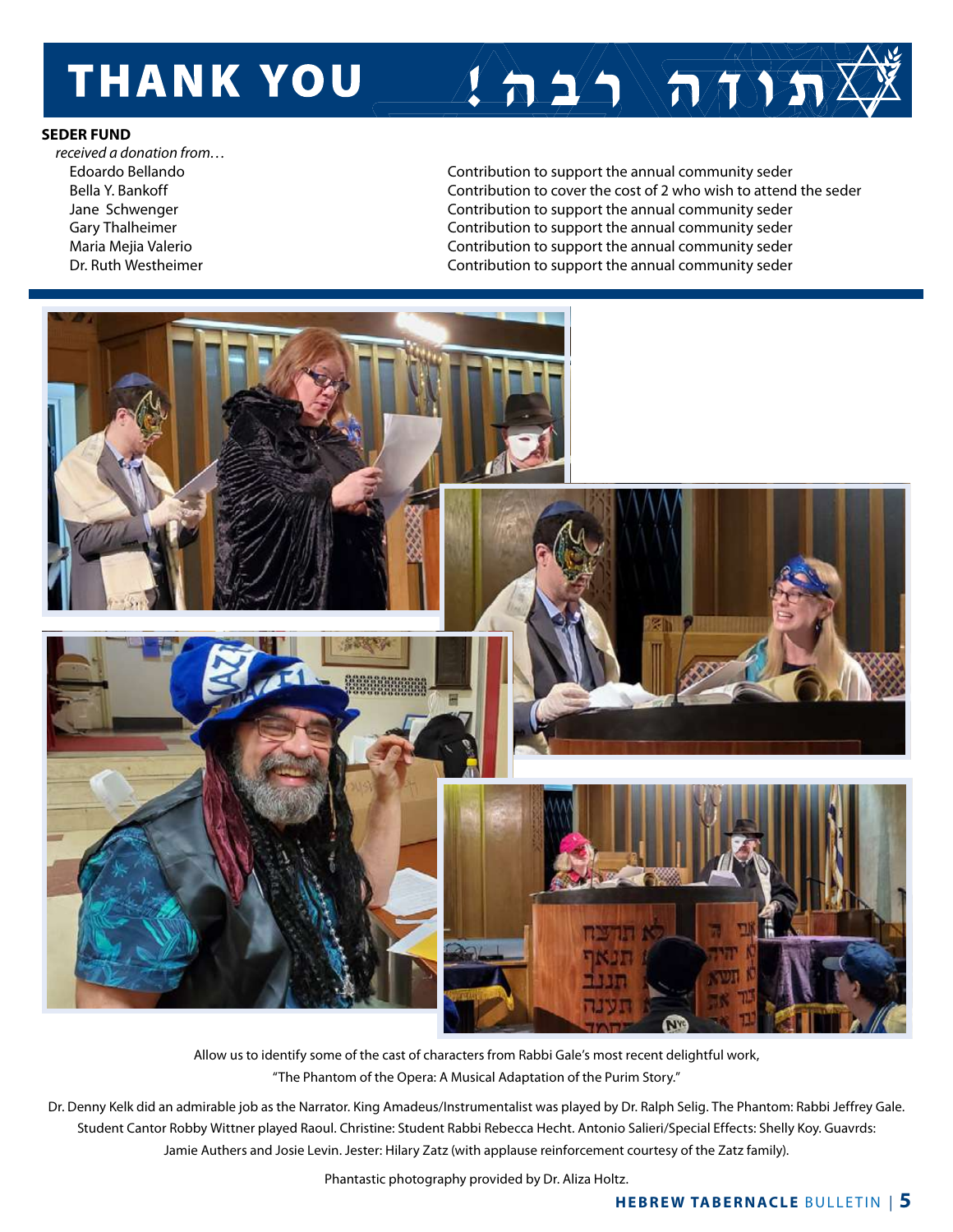### RABBI'S Message

#### *Continued from page 3*

The hero, Dr. Rieux, realizes that there are no explanations. The plague comes and goes in spite of his best efforts to treat the suffering humanity around him. He is not concerned whether or not the plague is part of some Divine Plan. He continues to work around the clock simply because caring for others is the right thing to do. My wife, Tsiporah, is Dr. Rieux. Although her field is not infectious diseases, she is prepared to step in if the hospital is short-staffed in helping to alleviate the additional stresses that New York hospitals are facing.

Finally, while I do not believe in Divine Punishment, I do believe that human beings have been punishing each other in response to the coronavirus pandemic. In the hospital, people rip soap dispensers off the walls or steal rubber gloves. Others go to stores in order to buy up and hoard such items as toilet paper, basic food products, wipes and Purell soaps. Online merchants jack up the price of certain items to exploit desperate people and to fill their pockets.

The worst form of punishment that human beings have inflicted upon each other is prejudice. Just as Jews were once scapegoats for the bubonic plagues in the Middle Ages, so minority groups are held accountable for the recent scourge of coronavirus.

 A few weeks ago, Fareed Zakaria wrote in the Washington Post: *Almost everywhere, the populist right is trying to blame the contagion on* 

## Experiences of Some Hebrew Tabernacle **Healthcare** Professionals During the COVID19 Pandemic

### By Desma Holcomb

**Rolland Hamburgh, PT, MA, has been the Site Director at New York-<br>Referency Hospital/Columbia for Rehabilitation Therapies-**Presbyterian Hospital/Columbia for Rehabilitation Therapies which includes Physical and Occupational Therapy. But during the pandemic, she has had to adjust and innovate to serve the hundreds of COVID patients who dominate all the hospital's floors (and two temporary field hospitals).

Her saddest assignment was to supervise staff in the giant refrigerated trucks on how to use a safe-patient-handling mechanical lift to lift dead bodies to the upper shelves inside these mobile morgues. It is depressing to see so many patients die from this terrible disease. But she is inspired to see her therapists helping on two fronts:

 • As part of RN/PT-OT Proning Teams that safely turn patients on ventilators from their backs to their fronts every 12 hours, all day long (a technique which has been found to help impaired lungs to function and heal) and

 • In the pre-discharge area where COVID19 survivors rebuild their strength and improve their skills in walking and activities of daily liv*open borders and migrants. In reality, the disease has been spread internationally by travelers and tourists — impoverished asylum seekers don't usually board cruise ships. But that hasn't stopped politicians from trying to exploit the crisis. Italian firebrand Matteo Salvini railed against the government for continuing to allow in migrants from Africa, though there are few cases of coronavirus on that continent. Far-right parties in France, Germany and Spain have all called for tighter border controls.*

*In the United States, the attacks have been directed mostly against China. A Fox News host explained that the world was suffering from this epidemic because the Chinese Communist Party cannot feed its people, who have resorted, he claimed, to "eating raw bats and snakes." Really.*

Today we are observing Shabbat Hagadol, the great Sabbath before Pesach. The Haphtarah provides a vision of the Passover which is yet to come. Malachi envisions a just world in which wickedness is rooted out and in which the hearts of the children are turned towards the parents and the hearts of the parents are turned towards the children. In time, science will step in and antidote will be provided to curb the coronavirus. However, we still have a long way to go before we curb the virus known as hate. In the words of Rod Serling:

*A sickness known as hate. Not a virus, not a microbe, not a germ—but a sickness nonetheless, highly contagious, deadly in its effects. Don't look for it in the Twilight Zone—look for it in a mirror. Look for it before the light goes out altogether.*

ing, so they can go home, with assistance.

There are two driving forces for me from Judaism right now:

 • Tikkun Olam—to repair the world—I consider caring for the sick and preparing them to return to their lives to be part of healing the world.

 • And connection to community is so important to me —at Hebrew Tabernacle, the Columbia community or our neighborhood—whether I am receiving emotional support or helping people heal.

**Dr. Eileen Scigliano** left direct patient care, where she had specialized in bone marrow transplants at Mt. Sinai, one and a half years ago to join the World Trade Center [survivors] Health Program at Sinai as an administrator and medical educator. But all of Sinai's healthcare professionals were redeployed for COVID. She was on one of 45 teams of a doctor plus two staff (Physician's Assistant or Resident), each of which were responsible for 12 patients for 4 12-hour days (followed by 4 days off). In her case the patients were sick but not yet critical, but had to be treated and closely monitored, in case they needed to move to intensive care.

 It was challenging to work out of my area of expertise, after 1½ years away from the bedside, and to be guiding a pediatric resident who had never treated adults before! But our colleagues advised and supported us and everyone was pitching in, no matter how menial the task.

 It is inspiring to see the amazing amount of research, innovation and collaboration across specialties and between front line staff and researchers, as we all scramble to find the most beneficial treatments *Continued on page 7*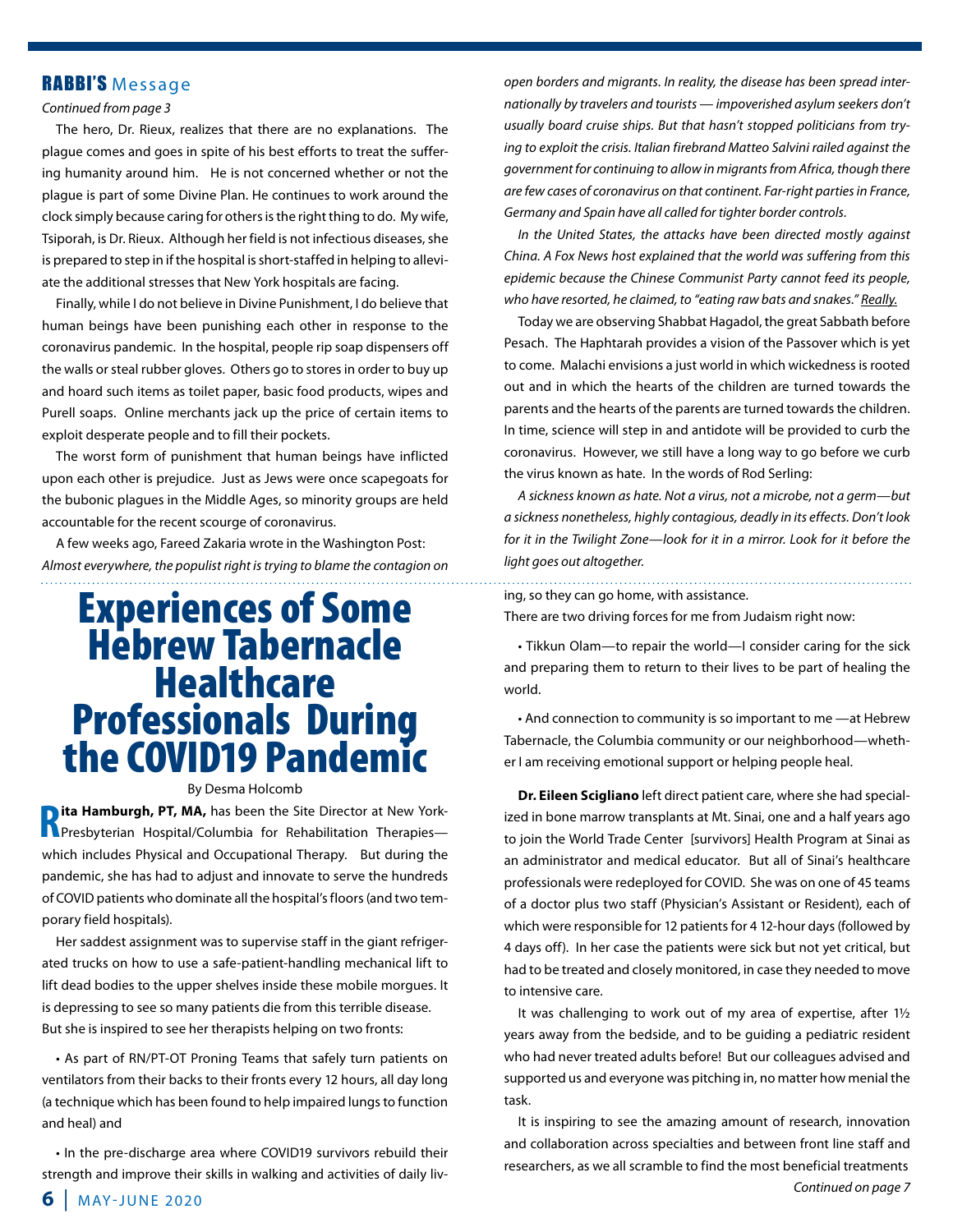### **HT HEALTHCARE PROFESSIONALS**

*Continued from page 6*

and techniques and to deepen our understanding of how this disease progresses and can be treated.

 I got my commitment to medicine from my Judaism, whose core values are to be a good person and make the world a better place. I am seeing those values in action among my diverse co-workers from the staff cleaning the floors to the nurses and doctors.

**Dr. Denny Kelk** is a dentist in the BronxCare Health System (formerly Bronx Lebanon) at the MLK. Jr. Health Center Dental Services on the Grand Concourse, down the street from the main hospital. Routine and non emergency dental care been suspended and the department is closely following the hospital and ADA guidelines. The clinic is handling emergencies only, but is one of the few places open in the area. All hospital workers are considered 'essential'. It is eerily quiet and distanced, compared to the usual hustle and proximity. She is handling emergencies only, including for the clients of regular dental offices that are closed in the community. Patients come in with dental pain, infection and trauma.

 All patients and staff are screened with temperature checks, and she wears a mask and extensive protective gear when she treats a patient because anyone could have COVID (even without a temperature). Some emergency dental care may create a lot of aerosol of saliva and tooth structure, directly into the face of the dentist and dental assistant. And that is the most efficient way that the virus can be spread from one person to another.

Her connection to Tabernacle throughout all of this has kept her mind occupied with the intricacies of running a synagogue while sheltering in place. It helps keep her from dwelling on the daily briefings she gets at work about this terrible disease.

 **Nurse Practitioner Dara Herman** normally works at a public school-based health clinic, which provides comprehensive primary *Dr. Melissa Stein is a doctor of Internal Medicine at Montefiore Hospital, and is a specialist in Addiction Medicine. She has generously granted us permission to reprint a Facebook post she recently wrote.*

 I'm finally home after finishing my eight days attending on a covid floor (they're all covid floors now) at Montefiore Hospital. Mostly I feel tired, but there are lots of other feelings too.

 I feel dumbfounded, in the worst possible way, at the magnitude of this tragedy. It's unimaginable.

 In my 8 days, my team cared for about 25 patients and three of them died. The ones who died had significant health problems and two were elderly(ish). None of the deaths was surprising. The young person's death was particularly tragic because her mother died a few days before she did, leaving a devastated 24 year old sister/daughter to manage without them.

The saddest moment for me was when I learned that one of my clinic patients died, preceded by her sister days before. I was their primary care doctor for about 10 years and I will miss them both.

care for  $1,100+$  students from Kindergarten to  $8<sup>th</sup>$  Grade.

She has been on a real rollercoaster ride. First, the clinic closed because the school was closed. Then the school and the clinic reopened to serve the children of first responders, hospital staff and other essential workers. But when those parents did not pivot their childcare to that center in the first week, the school was closed down again. Next, Dara was assigned by her clinic to a neighborhood clinic in a different part of the Bronx where all the patients were adults, not children. Two weeks later, she was furloughed—to be precise her agency phoned during the Passover Seder to tell her she was being laid off! She would lose her pay immediately and her insurance by the end of April.

Her union, 1199 SEIU and her colleagues got organized and fought back. Surely the agency could think of something for healthcare professionals to do during a pandemic! She just heard she will be reinstated soon, with back pay and no interruption of health benefits.

She is still worried about "her kids," those 1,100 students, since she has been cut off from her work email and phone at the school. So she has not been allowed even to call and check in on them and their health.

And like many other parents, she is dealing with

 • a 5-year-old who was in the Y Nursery School who is seeing his classmates only on Zoom and

 • an 11-year –old who is doing tons of schoolwork remotely.

 In these times, Dara has been inspired by her union and by her older daughter's teachers, who have been amazing. Her neighbors who make noise at 7pm, sew masks and cook meals for the local hospital staff touch her. She has been sustained by Judaism in the Tabernacle community—they all attend Virtual Tot Shabbat, and her daughter loves to see her Hebrew School friends at the Zoom classes on Continued on page 8

 I have to say that in addition to the sad feelings there are positive ones as well. I took Mr. Rogers advice and looked for the helpers, who were all around me. I worked with amazing house staff including two radiologists-in-training who volunteered to be on the covid floor. The commitment, competence, and compassion of the young doctors I worked with was inspiring. As were the old doctors - my Department of Medicine colleagues of 20 years who are working incredibly hard organizing, supporting, advocating, and also seeing patients! In my role in the Department of Psychiatry I witnessed a huge effort to move patient care to phone and video with as little disruption as possible and the speedy creation of several channels for health care workers at Montefiore to access emotional support. My colleagues at Port Morris (my clinic) and all of our division did an amazing job of taking care of the patients and keeping things working smoothly. Giant institutions will be giant institutions, but I am glad that Montefiore is mine.

 I am especially grateful for the personal support I have received. Texts and calls from friends have been plentiful and my neighbor-

Continued on page 10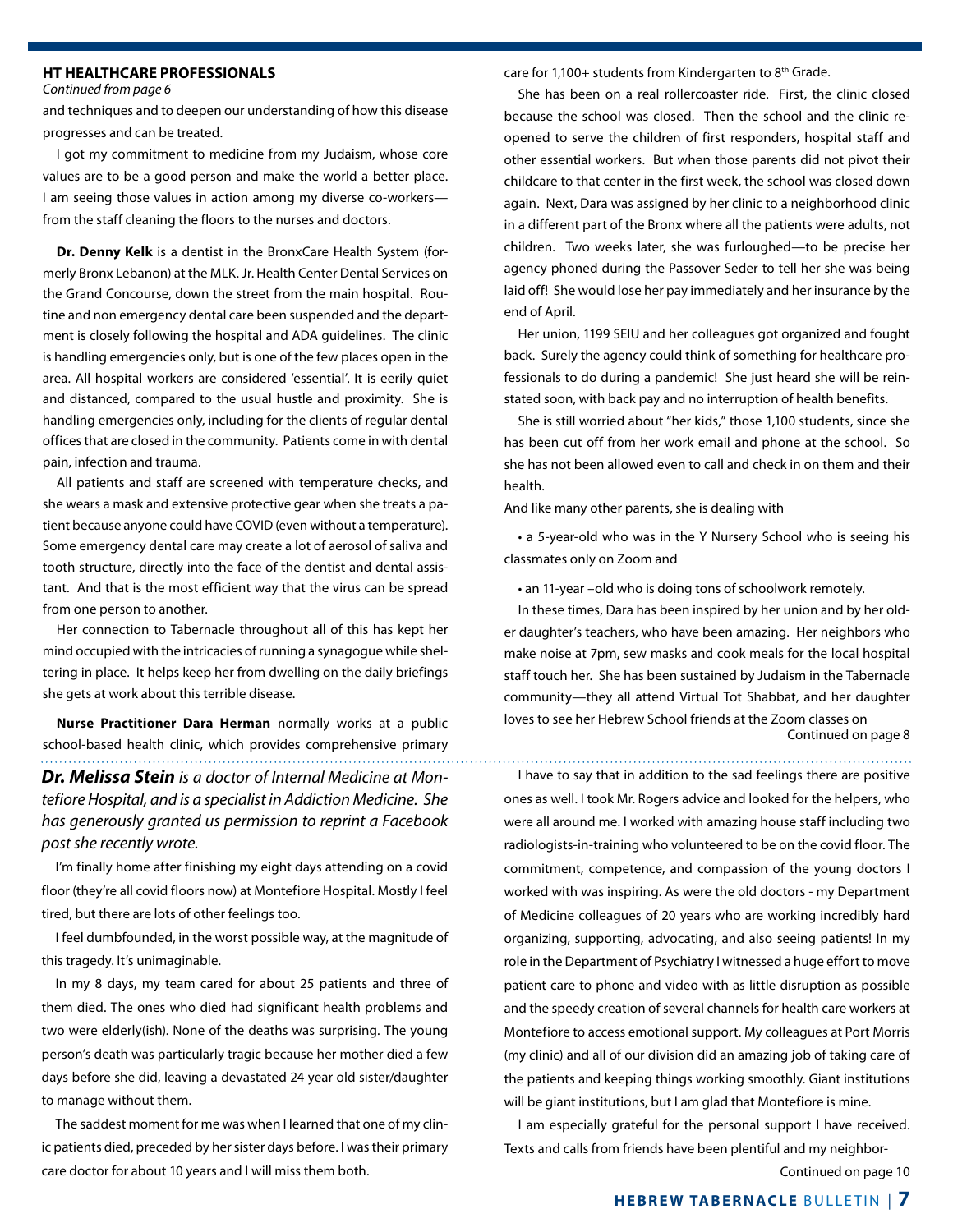### **HT HEALTHCARE PROFESSIONALS**

*Continued from page 7*

Mondays. Dara thought the Zoom Tabernacle Seder was wonderful despite the lay-off call. Her family is close to other Hebrew School families and they are in touch by phone and online.



*DENNY KELK*



*EILEEN SCIGLIANO*



## Chesed–The Compassion and Lovingkindness<br>We All Need Now More Than Ever

By Hilary Zatz

So many chesed acts of love, dedication, and round-the-clock efforts are being accomplished by health care professionals in our **Po many chesed acts of love, dedication, and round-the-clock ef**own congregation, community, throughout the country, and around the globe.

 I have reached out by phone to a variety of congregants and friends of Hebrew Tabernacle over these many unlike-any-other days. While it is not possible to make visits together that are so special, we can talk, share feelings, know that we are there for each other.

 It has been a remarkable experience for me and my family to be at our virtual worship services. Encouraging worshippers I speak with to take part in the Zoom togetherness, even simply by phone-in, has been a special time for all of us.

The Zoom experience took on a particular poignancy several weeks ago when family and friends came together during Kabbalat Shabbat services that marked the first Yahrzeit of our beloved Rita Rosenthal. I was honored to take part and remembered the wonderful visits we'd made together. It made me wonder what Rita might have thought of the emergency situations we all face today. In my heart I know she would have experienced these challenges with her trademark pluck and resiliency.

 Recently, amid all the calls I have been making, I received a delightful call from our senior senior (no misprint!) Eva Feist. Eva wanted to double-check a Passover matter, and also asked about my husband's ongoing recovery from eye surgeries, which I deeply appreciated. We also took the time to share our mutual love for the Haggadah, enjoying some favorite passages together.

Who knows one...

Who knows wonderful?



*HILARY ZATZ*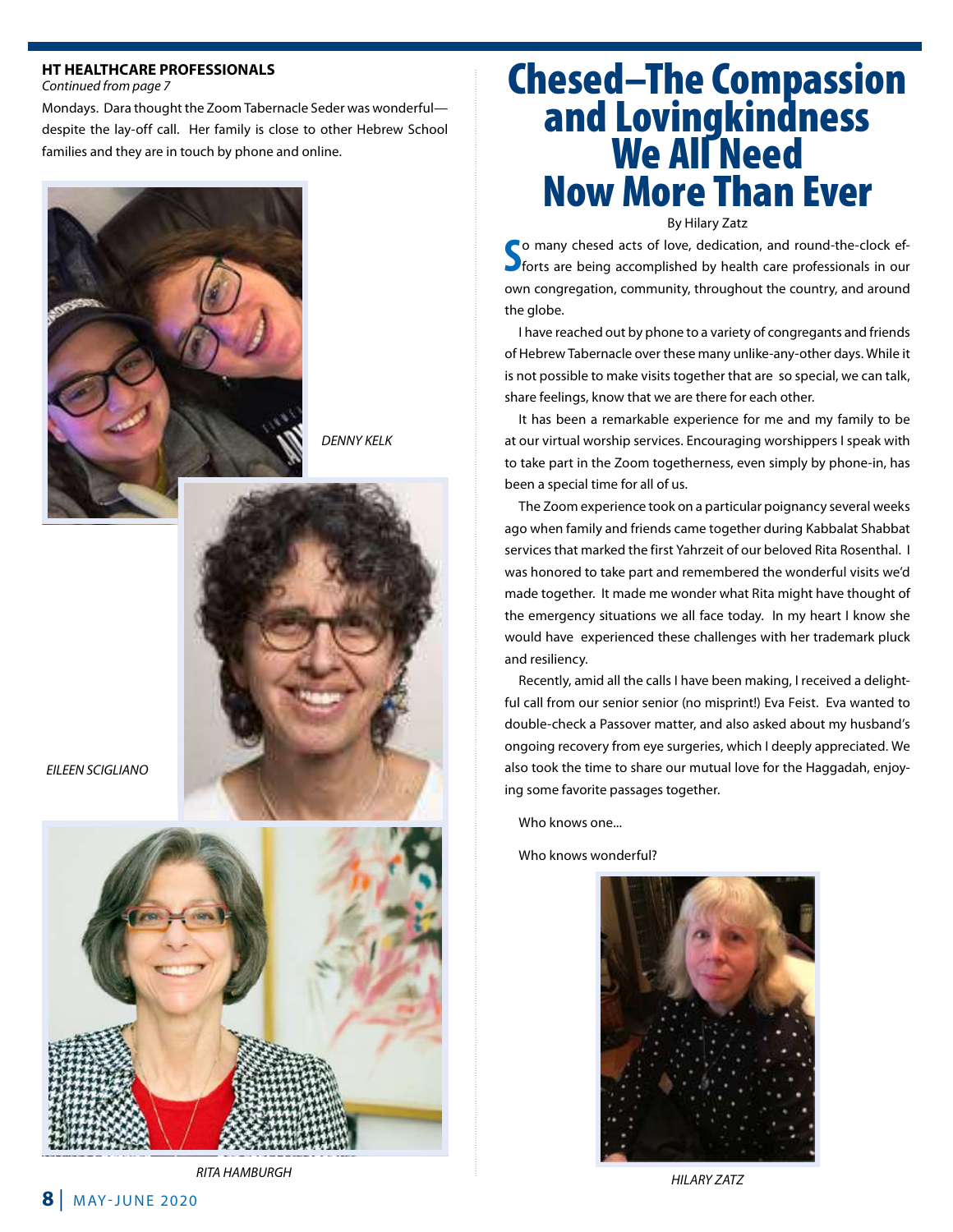

## DESMA HOLCOMB

By Miriam Frank

**D**esma Holcomb retired this year after eight years with the New York State Nurses Association (NYSNA). She worked in the union's Political, Research and Labor Education departments.

During her last months of service at NYSNA the COVID pandemic began hitting hard. Working first in the office, then remotely from home, Desma helped lead the union's campaign to obtain a strong supply of protective masks for all nurses who needed them.

 "Until the State of New York and the federal government bought and/or manufactured masks by the millions, nurses were being forced to re-use single-use masks, sometimes for a day, sometimes for a week. This dangerous practice caused preventable illnesses and death among front-line nurses. It was horrible," said Desma, "and we still don't have enough masks. That is why you will see nurses in the news every day pleading for basic protection as they work their 12 hour shifts and try to save the lives of their patients."

"I leave this job feeling proud of the labor education that prepared our nurse members for this hard battle."

Question: Is your Judaism and the connection to Tabernacle helping you in this crisis, and how?

My faith and my social involvement with the congregation have been important supports during this critical time, both morally and spiritually.



## Insights From a Mental-Telehealth Practitioner

Laurie Gruenberger, Psy.D.

**D**espite the physical distance that Covid-19 has forced us to maintain from one another, in many ways we are all more interconnected than ever. Not only does the contagion connect us, we are all sharing the common experience of adjusting to this unfathomable new way of life together. For many, the transition has been relatively smooth and, in fact, many silver linings have been identified. For others, settling into a life in quarantine has been fraught with anxiety, depression, grief, helplessness and feelings of loneliness and isolation. While many families are enjoying their time together, for some families there has been an increase in tension and, in some cases, domestic violence. At the same time, while many are concerned about contracting the virus, the most common complaints from child and adolescent patients in my psychotherapy practice are boredom and missing their friends and school. The most common stressors reported by the adults center on parenting issues, including concerns about screen time and education as well as job security, job intensity, and the challenges of working from home.

 As a mental health professional, I feel grateful that technology affords me the opportunity to connect with my patients through telehealth. Prior to Covid-19, I occasionally did phone sessions, but I had had no experience with video sessions. Thankfully, there are various HIPAA-compliant video platforms and none require a high level of tech savviness from either the provider or patient. While many of my pre-existing patients have opted to connect by phone, some prefer face-to-face sessions. I do not consider either modality better—it is up to the individual practitioner and patient. For anyone starting with a new therapist, however, I do believe video sessions offer a better opportunity to develop a connection and determine if the therapist is a good match.

I regularly check in with my patients regarding their feelings about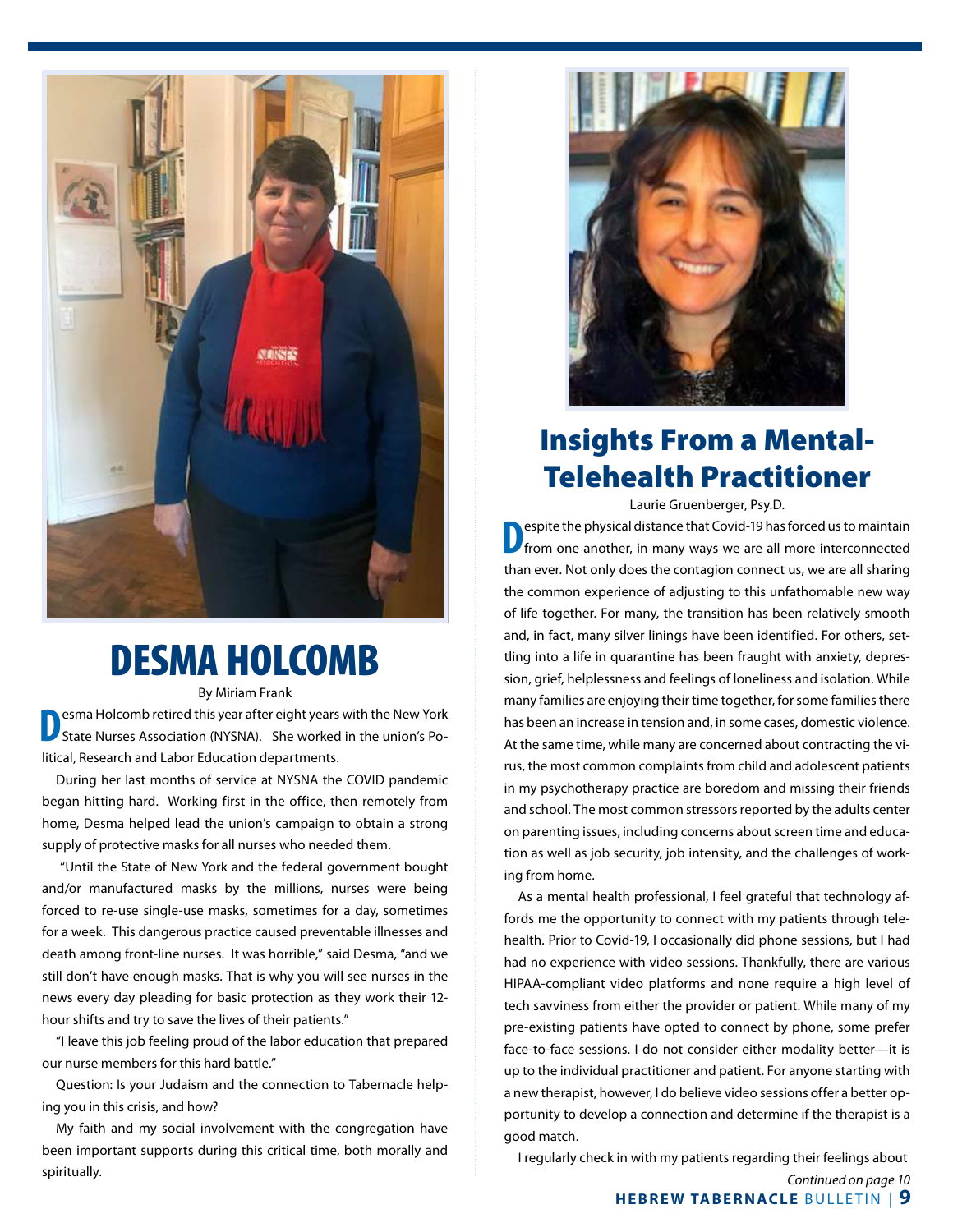

*DARA HERMAN*

### Post-Covid 19

*by Marissa Piesman*

**I** spent the second half of March coughing and running to the bath-<br>room. The cough, by the way, is unique. It makes you sound like you spent the second half of March coughing and running to the bathare starring in a monster movie and you are the monster. My husband and daughter remained asymptomatic during our fourteen day quarantine. When I was released at the end of the month, life was so different. It was as if I had moved to a small town. The neighborhood was my universe. Sitting six feet away from a friend on a park bench was an exciting social encounter. Walking up to Fort Tryon Park was thrilling. Everything was in riotous bloom—the tulips, the Japanese cherry trees, the magnolias—they had all blossomed simultaneously.

 I had a pretty mild case of Covid19; no terrible difficulty breathing. The whole thing was over fairly quickly, for which I am grateful. And I am grateful that I live in such a beautiful neighborhood with such intelligent and empathetic people who wave hello, presumably smiling behind their masks.

 It's only recently that the conversation about the residual effects of this virus has begun. I would be prevaricating if I claimed to be suffering from pronounced cognitive deficits. I am not drooling or wetting my pants, but the other day I did forget the word for coaster. And my hair is falling out. But the most poignant and tragic loss is my recent inability to read a book. I have gone through something like fifteen first

pages of both fiction and non-fiction and have been unable, so far, to even get to page two. I ultimately found a copy of Alice's Adventures in Wonderland coupled with Through the Looking Glass. I knew the landscape of the two novels so well (having been an Alice fanatic since I learned how to read back in the mid-Fifties) that I had no doubt that I would be able to navigate such familiar terrain.

 And it worked. I am now happily ensconced in Lewis Carroll's magical world. Perhaps I will have to spend the rest of my days reading children's literature. That doesn't sound so bad. I would hate, however, to have to drop out of Hebrew Tabernacle's monthly book group. This is the first time that I have been unable to read the monthly assignment. I have been in various book groups over the past decades, but this one is a marvelous combination of intelligence and outspokenness. I have tremendous respect for the members and look forward to seeing them again soon, hopefully not on a screen but in situ.

### **Dr. STEIN**

*Continued from page 7*

hood community stepped up in a major way to cook and deliver home cooked meals to the Montefiore house staff. Bringing the food to the conference room each evening was a positive ending to my workday.

 And most grateful for Elena (and the boys) who held down the home front, supporting me with love, yummy dinners, and time together.

So as terrible as it was, it could have been worse, and there were bright spots. And miraculously, as I left the hospital after a day of crazy stormy rain, there was a beautiful rainbow over the Bronx.

#Montestrong #Montepride #MonteDGIM #westillneedppe

# SAVE THE DATE

HEBREW TABERNACLE ANNUAL **CONGREGATIONAL MEMBERSHIP MEETING** 

## Sunday, May 31, 2020 **10:00 am - 12:00 pm**

*Note: Meeting be by Zoom and all Voting will be by proxy*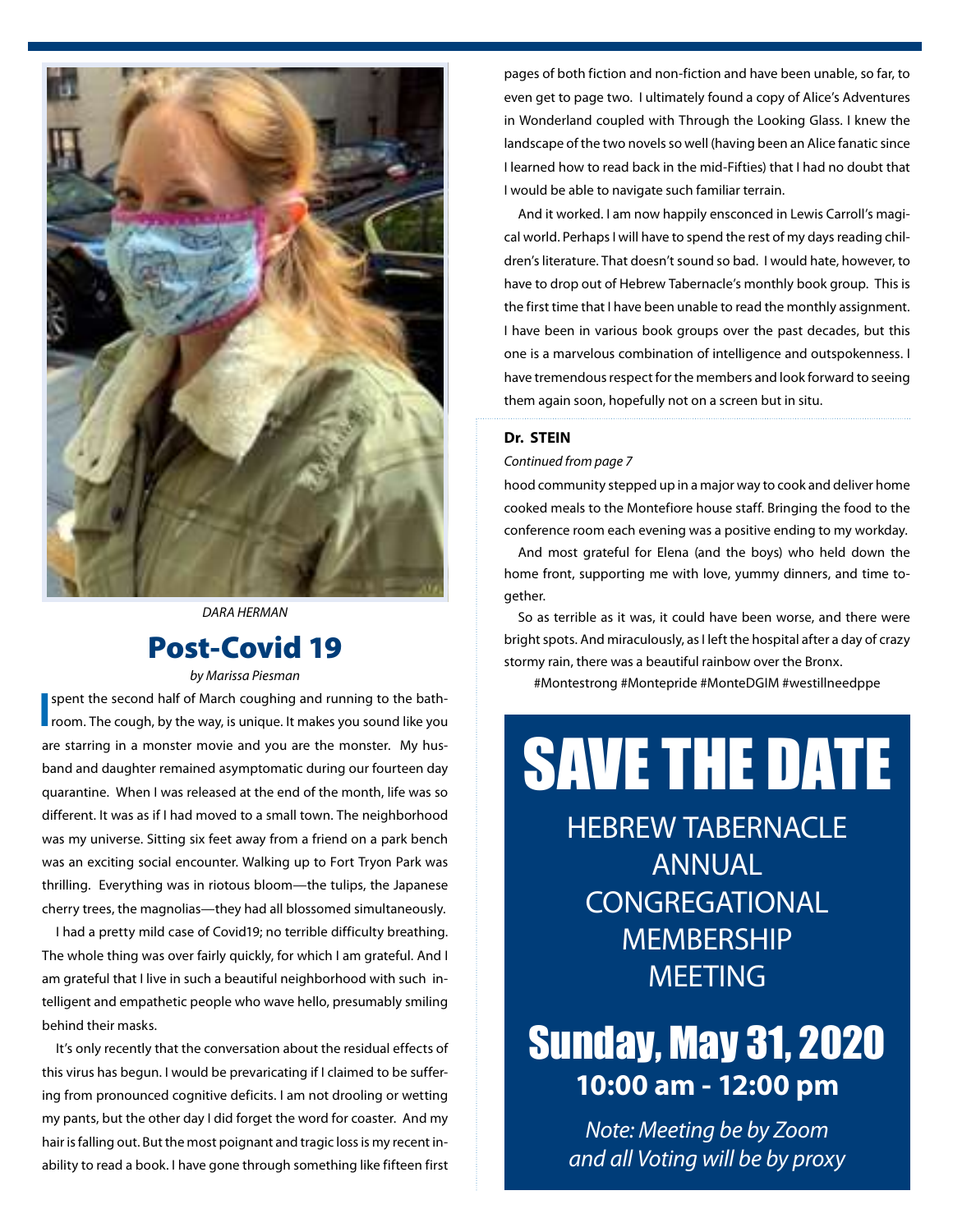### **INSIGHTS FROM A MENTAL-TELEHEALTH PRACTITIONER**

Continued from page 9

the telehealth sessions and have gotten a positive response all around. In terms of my youngest patients it has required a whole new level of creativity to keep their attention and typically the sessions are split between them and their parents. Working with parents has always been an essential part of my practice and during this crisis our partnership is even more critical. It is important for parents to understand the magnitude of the adjustment for their children and to understand that many of the concerning behaviors, including an increase in explosiveness and a decrease in motivation for school come from a place of grief and the challenge of adjustment. There is a great deal of literature available on these topics. Most therapists are offering telehealth and referrals can be obtained from a family pediatrician/internist. Psychologytoday.com is another helpful resource.

## "This Time Next Year"

*by Loren Christian*

"This time next year…" was something I said a lot.

"This time next year I will be running a children's playspace",

"I'm still working on a business plan, but this time next year I'll have something running",

"I've been doing some research but haven't had a chance to really act on anything, but this time next year…" .

There were many years of "This time next year."

When it comes to opening your own business especially in New York City, the hurdles can feel more like insurmountable walls. I was never going to have what the text book said I should. I didn't have a year's worth of capital, investors, an 8 year financial plan, or the financial stability to dedicate the hours needed to start a successful new business.

 And realistically, I was not going to. It was that realization that made me decide that "This time next year" had to be now! I didn't know how or where but I knew that I was going to be ready when I saw the opportunity, and I wasn't going to wait another year!

On January 7th, 2020, thanks to Joan Laufer and the Hebrew Tabernacle Executive Board, **Gotham Kids NYC Playspace** opened its doors for the first time inside Hebrew Tabernacle. I stood behind the long table that I had placed at the entrance. There were 100 "sign-in sheets" printed and neatly stacked, 4 pens ready and fanned out. The sound of the huge bouncy house motor was a whirl in the background and kids music filled the large, empty Social Hall. It took me 4 hours to set everything up the way I wanted. Every toy, doll, the ball pit and blown-up plastic animals on the shiny new blue mats were all where I had specifically put them. Gotham Kids was finally ready. Was finally my reality. And I waited.

And waited. I sat behind the long table. I adjusted the "sign-in

sheets" and re-fanned out the pens. I was sure I could hear the tic tic of the wall clock, and the high-pitched song playing was overly loud for the empty room. It was 25 minutes before the first family walked in. A mom, dad and one child.

By 3pm the room was filled with children, parents and one very happy me.

The next month was non-stop. Both my husband and I worked our regular jobs, held down our two-child household and spent countless hours setting up, running and then breaking down the playspace again and again. But for those hours in between, children came and played and parents who had become familiar faces laughed, socialized or took a much-needed moment to sit down and relax. I was in heaven.

Looking around the Hebrew Tabernacle Social Hall turned indoor playspace was a representation of our community. Children of diverse backgrounds, socioeconomic levels and ages enjoying themselves. The most common comments I heard were "I'd always seen this big building but never came inside" or "Washington Heights really needed this!"

 Unbelievably, by the end of our second month, we were close to breaking even. Let me explain. It is common that a brand-new business will lose money for the entirety of its first year. The expectation is that a new business will not start to "break even" which means bringing in enough money to pay for all its expenses for many months. But with the support of Hebrew Tabernacle and the enthusiasm of the community, we were within sight of just that.

March 22nd, New York Governor Andrew Cuomo put all of New York state on "PAUSE". Which was his fancy word for shutting down the city. The Covid-19 virus had begun intense community spread. The only way to protect the population and stop the spread of this virus was by mandating strict social distancing. And within 2 months of our opening day, Gotham Kids shut its doors for what we imagined would be a bit of a hardship, but a short and temporary one. It was not. Starting Gotham Kids was a leap of faith, and we knew that our financials would balance on the head of a pin. Maybe the business textbook was right. Without enough money in the bank and no income, how would any business survive?

Like all of New York we wait to see what the future holds.

Hebrew Tabernacle has given us so much support. Together we are exploring the best ways to keep "Gotham Kids" a part of our community.

Would I have chosen to start a business two months before the first global pandemic in a century? Of course not. Would I have sunk money and all my heart into such a large leap of faith knowing what I do now? No. Do I regret it? No. No, I do not regret it. I am excited for the future, whatever shape that takes.

This time next year, we will see you at Gotham Kids, and everyone is invited to play!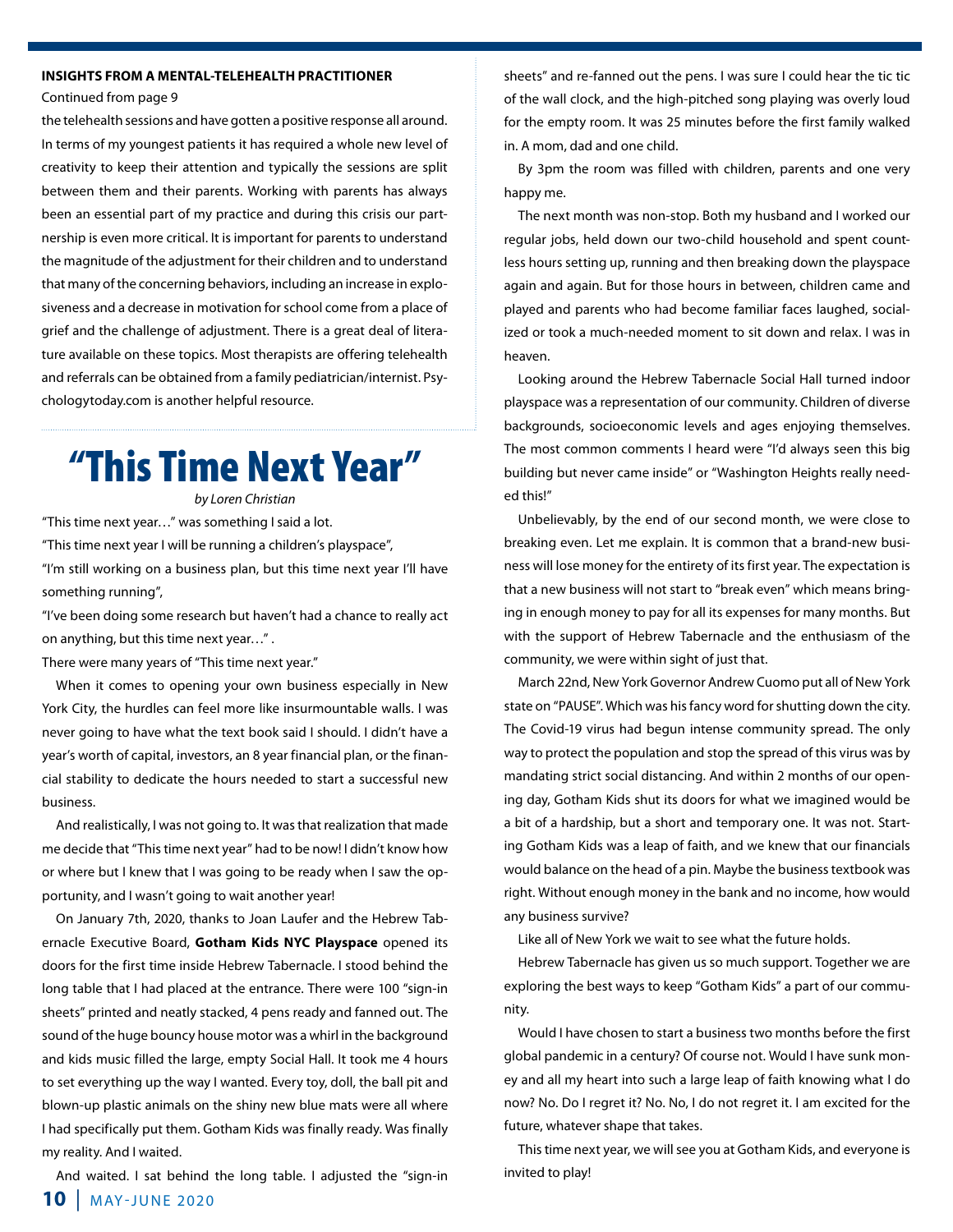### **IN MEMORIAM**

In grateful memory of the departed whose names are taken from the records of Hebrew Tabernacle and Beth Am and which appear on a separate weekly Yahrzeit list. It is our minhag to read Yahrzeit names at the Shabbat services following the date. **If you would like a name read, please call the office in the preceding week**.

### **YAHRZEIT LIST May 3-9, 2020**

Moses Barth Max Buchdahl David Davis Margaret Falk Moritz Felsenthal Max E. Fischler Lilli Friedman Trude Goldsmith Franziska Goldstrom Solomon Hamburger Siegfried Herrmann Ludwig Hertz Allison Krause Mildred Kutell Moshe Levin John J. Loebmann Herbert Marcus Kathe Marcus Ida Marx Sessy Mayer Jeff Miller Babette Oppenheimer Max Regensburger Erna Rubel John Rubino Sandy Scheuer Bill Schroeder Maurice Silverstein Leah Sommers Max Stadthagen Minna Steinberg Ludwig Steinmetz Hilde Stern Kurt Stern Annie Stiefel Sally Stiefel Bertha Strauss Ruth Strauss Amelia Wallach Ray Weigert Irene Rebecca Weiss Jean Wolf

### **May 10 – 16**

Gunther Baum Dr. George Benson Walter Berliner Amy Breth Theresa Cohen Fred F. Duhan Bertha Feist

Mary Katz Frankel Dorothy Gabriel Julius Gabriel Roberta Maxine Gold Minnie Goldwater Louis Gottfried Israel Grinstein Jenny Hamburger Salomon Heiman Ida Herz Elsie Hess Flora Himmelweit Robert Hoffman Emanuel Horowitz Josef Israel Paul Klopfer Albert Knoepfler Dora Kohon Rolf Kramme Minnie G. Lessler Kurt Levi Isaac Linden Samuel Marshall Della Michael Max Michel Helen Morris Doris Weisberg Naftulin Julius Oettinger Dorothy Oppenheimer Alfred Regensburger Leopold Rubel Lotte Samuel Kurt Schiftan Ilse Schloss Johanna Schueller Leonore Schulz Ross Secunda Mildred Shultz Rose Solow Helen Sommer Adolph Stern Joan Stern Richard Sternheimer Judith B. Turiel Miriam Ullman Anna Weigert Sophie S. Weill Alex Weinheim Olga Wellisch Ruth Zizmor

### **May 17 – 23**

 Irving Blumenkranz Jacob Cohen

 Irwin Stutz Ebel Feigenbaum Florence Sarah Fox Willi Frenkel Julius Friedman Henry Fromm Abraham J. Golieb Alma Gutman Gertrude Haas Ann Hamburger Hilda Hamburger Adolph House Ellen Kahn Dr. Benno Kastan Henry C. Kellman Benno Korpner Clara Gerda Kronenberger Martin Levin Annie Leysersohn David Lomnitz John Loscocco Pauline Lubetzky Catherine Mable Paul Marx Harry Metz Sally Pollack Fred Popper Helen Reiner Hannah Rosen Herbert Rosenbaum Harry Rothschild Edith Rubino Albert Schaye Lotte Schwarzschild Rose Seaman Jean Stern Rita Stern Trude Lorch Weinberg Marion Weindling Lina Wolf

### **May 24 – 30**

Berthold Adler Arthur Anschel Lily Bielitz Howard Russell Bloom Benjamin Blum Helena Brandis Leo David Martha Ehrmann Nanny Eichenberg Sylvia Fein Hansi Fraenkel Johanna Frank Suzanne Hirsch Galimir Hilde Goldstrom Loucele Horowitz Morris Imbrey Gussie Israel Jules Jacobs Samuel Jacobson

Fred Kaumheimer Jacob Klopfer Fred M. Kulb Herbert Lehmann Gerd Leven Abraham Levy Erika Levy Lilly Levy Simon Marx Max Mayer Elaine Neuburger Eva Neufeld Hilde Neugass Justin Neumann Justin Neumann Helene Ochs Iwan Pels Margot Reis Ernst Riess Walter Riess Eva Rothschild Jesse Rothschild Joseph C. Samuels Arno Saul Rose Schachter Leo Schiff Richard Schorsch Moses Schott Maurice Silver Larry Steiner Erich Suran Clarence H. Teller Maier Uhlfelder Herman Wallstein Birdie Wohlgemuth Adele Wolf Rosa Moritz Wolf

### **May 31 – June 6**

 Alfred Adam Elizabeth Alexander Maya Altshuler Sophia Arndt Ida Baer Else Bloch Mina Blum Dora Dahlberg Morris Dessauer Alice Federmann Fred Fried Nathan Gordon Henny Hamburger Fred Hamlet Jacob Jacob Celia Klein Alice Koppel Richard Kracko Henry Lauer Elsie Lazarus Gerta Levy Continued on page 12

**HEBREW TABERNACLE BULLETIN | 11**